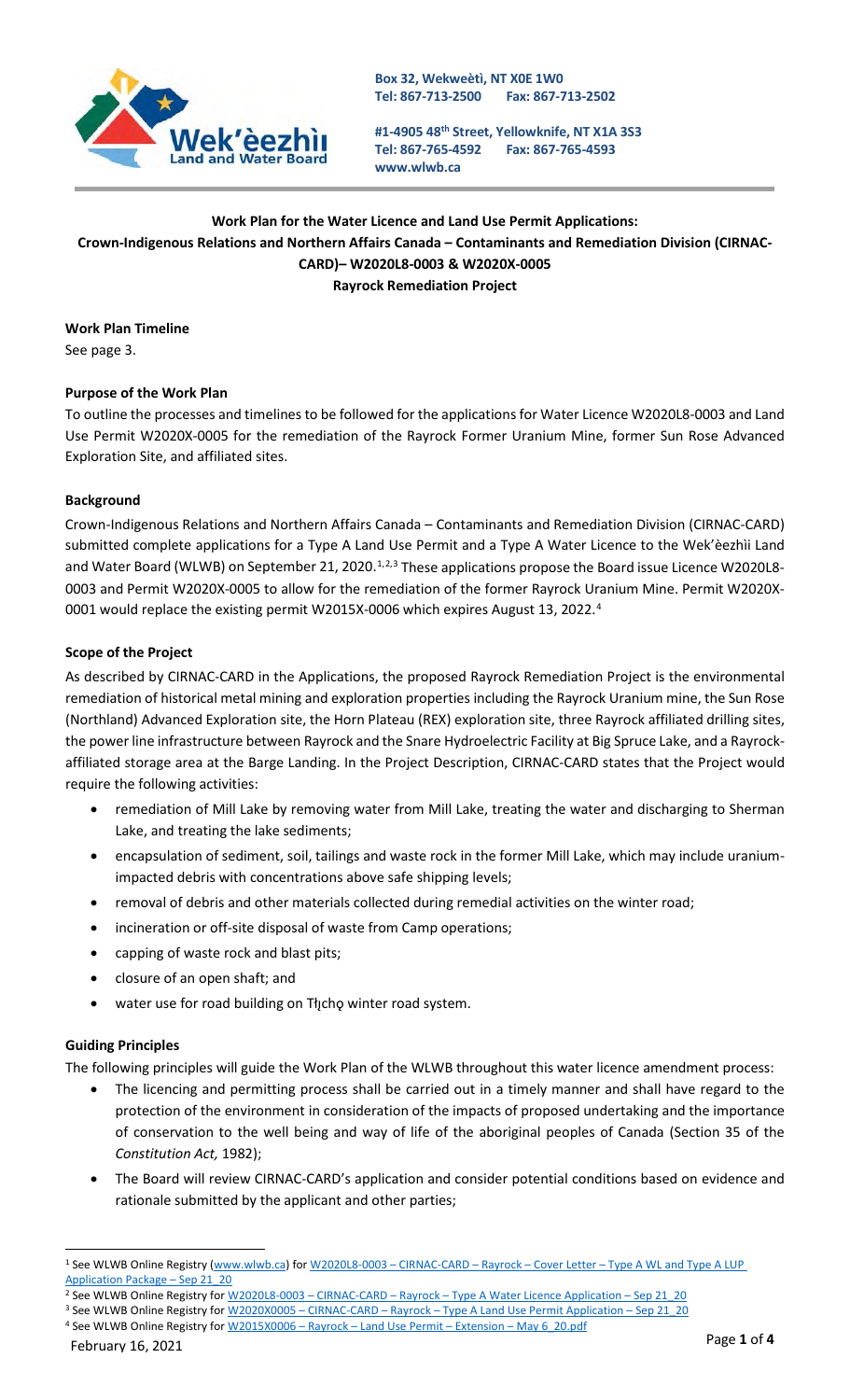

**#1-4905 48th Street, Yellowknife, NT X1A 3S3 Tel: 867-765-4592 [www.wlwb.ca](http://www.wlwb.ca/) Fax: 867-765-4593**

- The Board will review CIRNAC-CARD's Application and consider potential conditions in order to meet the Board's mandate and applicable policies, and to ensure consistency in decision-making throughout the Mackenzie Valley; and
- The Board will continue to monitor compliance with existing Land Use Permit requirements.

### **Work Plan Objectives**

The Work Plan is to achieve the following objectives:

- Compile a broad range of input through the review process;
- Ensure adequate information is gathered to complete the water licensing and land use permitting process;
- Facilitate a thorough, inclusive, and timely water licensing and land use permitting process; and
- Establish Water Licence and Land Use Permit conditions to ensure adequate protection of the environment.

#### **Opportunities for Engagement**

- The Board requires the Proponent to engage with communities and aboriginal organizations regarding applications prior to its submission;
- The Board will distribute the application to all reviewers on the Board's 'Wek'èezhìi West distribution list' including aboriginal organizations, governments, and communities – for review using the LWB Online Review System;
- The Board will include a notification(s) regarding the review process in the newspaper;
- The Board will coordinate a technical session(s) and/or workshop to address specific issues that require more focused review and discussion;
- The Board will hold a public hearing and provide notice to the public of this, in advance, in the newspaper; and
- Any other consultation or engagement activity that the Board considers appropriate.

#### **Revision History**

On October 20, 2020, the Work Plan was distributed.

On November 27, 2020, the Work Plan was updated to incorporate the review of the HHERAs.<sup>5</sup>

On February 9, 2021, the Work Plan was updated to incorporate a request from Parties for rescheduling the Pre-Hearing Conference.<sup>[6](#page-1-1)</sup>

On February 16, 2021, the Work Plan was updated to incorporate additional review timelines.

<span id="page-1-0"></span><sup>&</sup>lt;sup>5</sup> See Online Registry for **Rayrock** – [Work Plan –](http://registry.mvlwb.ca/Documents/W2020L8-0003/Rayrock%20-%20Work%20Plan%20-%20Nov%2027_20.pdf) Nov 27\_20

<span id="page-1-1"></span> $6$  See Online Registry for Rayrock – [Work Plan –](http://registry.mvlwb.ca/Documents/W2020L8-0003/Rayrock%20-%20Work%20Plan%20-%20Feb%209_21.pdf) Feb 9\_21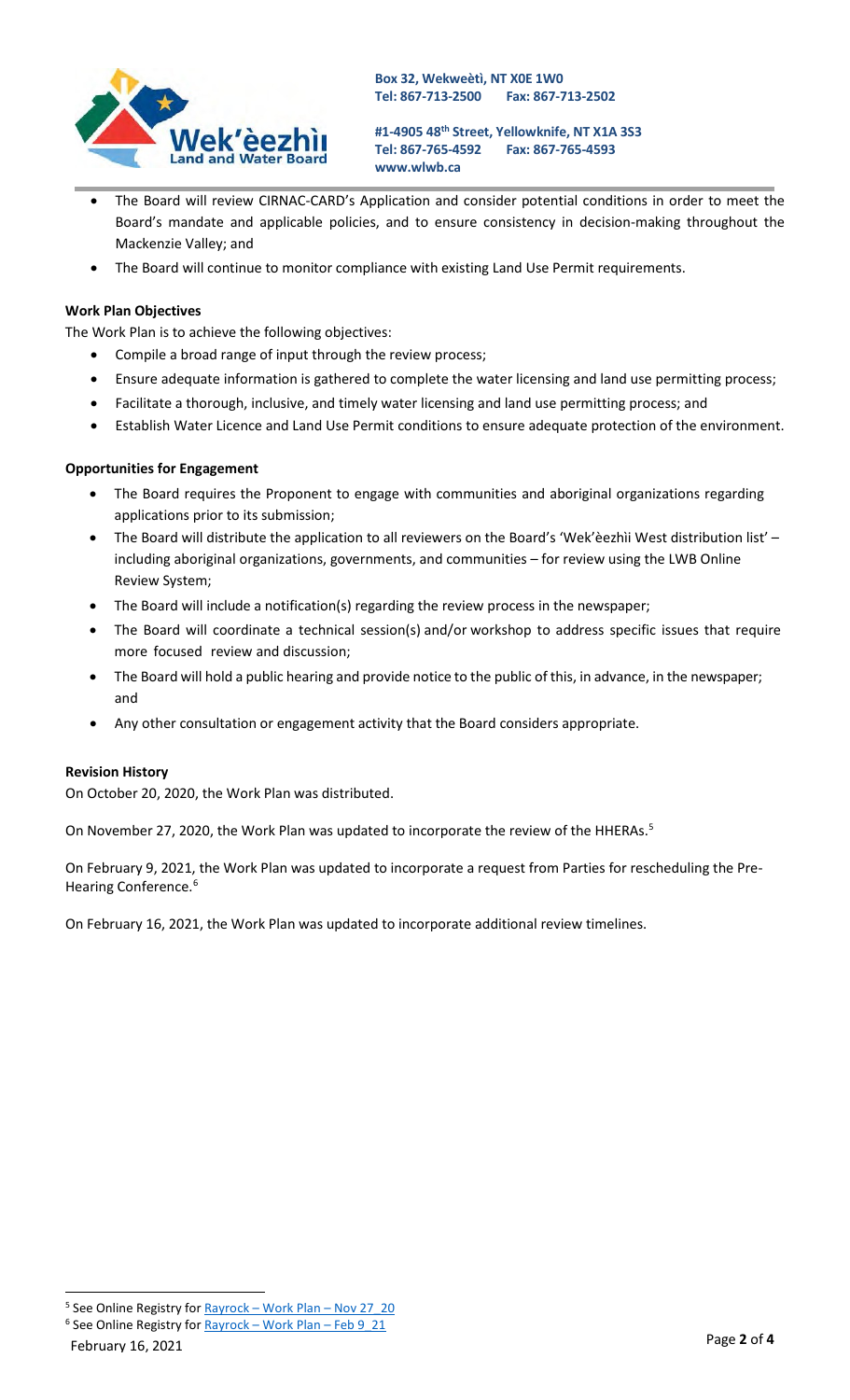

**#1-4905 48th Street, Yellowknife, NT X1A 3S3 Tel: 867-765-4592 Fax: 867-765-4593 [www.wlwb.ca](http://www.wlwb.ca/)**

| <b>Task</b>                                                                                                  | <b>Responsible Party</b> | <b>Due/Complete</b>                   |  |  |
|--------------------------------------------------------------------------------------------------------------|--------------------------|---------------------------------------|--|--|
| Application submitted by Proponent                                                                           | Proponent                | Monday, September 21, 2020            |  |  |
| Application distributed for review                                                                           | <b>WLWB</b>              | Tuesday, September 29, 2020           |  |  |
| Comments due on draft work plan                                                                              | Reviewers                | Tuesday, October 13, 2020             |  |  |
| Comments due on application (identify issues for<br>technical session)                                       | <b>Reviewers</b>         | Wednesday, October 28, 2020           |  |  |
| Response to comments on application                                                                          | Proponent                | Tuesday, November 17, 2020            |  |  |
| <b>HHERAs from IR distributed for review</b>                                                                 | <b>WLWB</b>              | Friday, November 27, 2020             |  |  |
| Comments due on HHERAs comments                                                                              | Reviewers                | Monday, December 21, 2020             |  |  |
| Responses due to comments on HHERAs                                                                          | Proponent                | Tuesday, January 5, 2021              |  |  |
| <b>Board Meeting - Preliminary Screening Decision</b>                                                        | <b>WLWB</b>              | <b>January 2021</b>                   |  |  |
| If Preliminary Screening decision is to continue with regulatory process, then draft work plan follows below |                          |                                       |  |  |
| Circulate draft agenda for technical session                                                                 | <b>WLWB</b>              | Friday, January 15, 2021              |  |  |
| Comments due on draft agenda for technical<br>session                                                        | <b>All Parties</b>       | Tuesday, January 19, 2021             |  |  |
| Circulate agenda for technical session                                                                       | <b>WLWB</b>              | Monday, January 25, 2021              |  |  |
| <b>Technical Session</b>                                                                                     | <b>All Parties</b>       | Tuesday-Thursday, January 26-28, 2021 |  |  |
| <b>Circulation Technical Session Information Requests</b>                                                    | <b>WLWB</b>              | Friday, January 29, 2021              |  |  |
| Circulation of IR #17                                                                                        | <b>WLWB</b>              | Tuesday, February 9, 2021             |  |  |
| Deadline for all Parties' response to Information<br>Requests                                                | <b>All Parties</b>       | Wednesday, February 10, 2021          |  |  |
| Deadline for Proponent response to IR #17                                                                    | Proponent                | Tuesday, February 16, 2021            |  |  |
| Circulation of IRs #18-21                                                                                    | <b>WLWB</b>              | Tuesday, February 16, 2021            |  |  |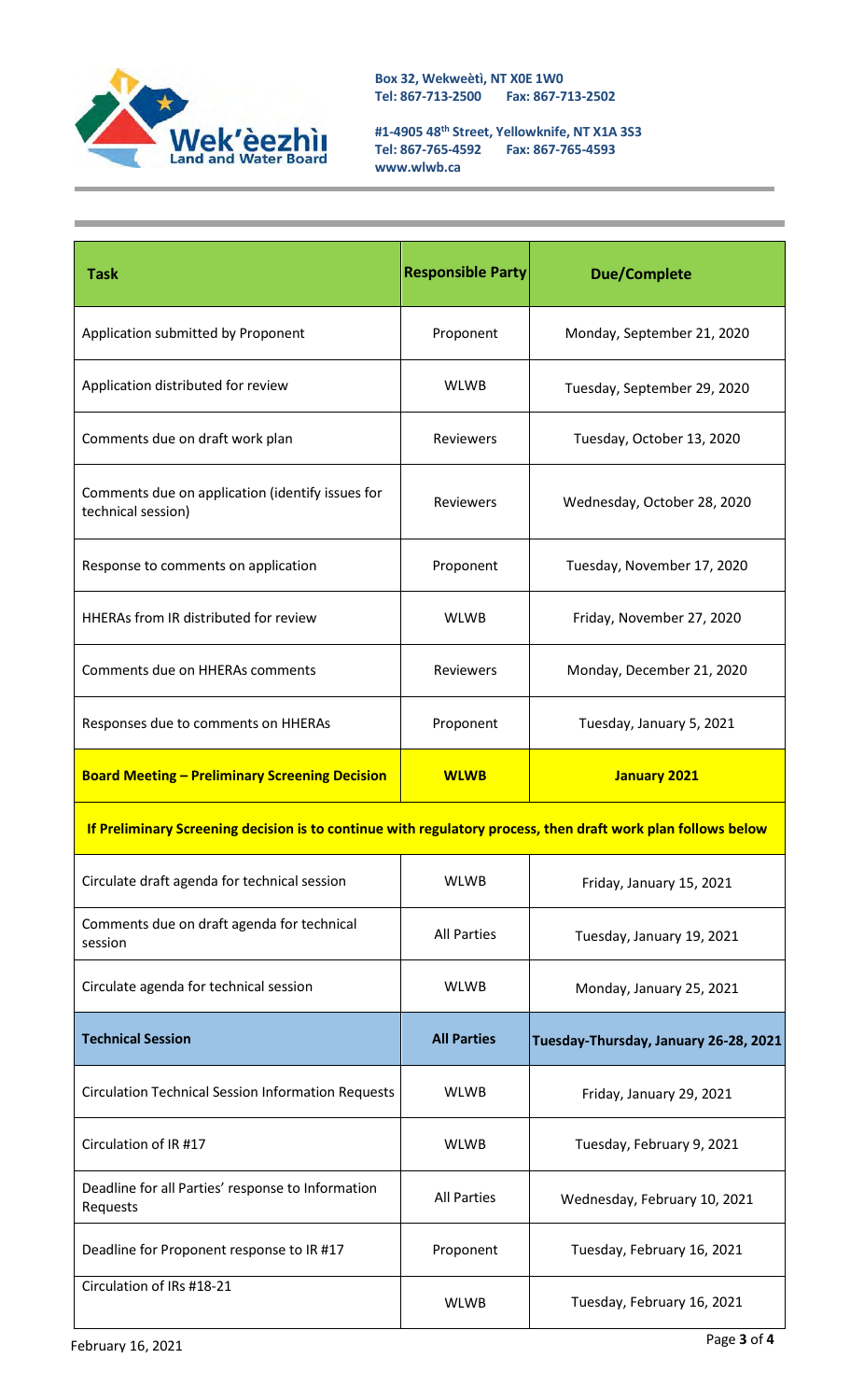

**#1-4905 48th Street, Yellowknife, NT X1A 3S3 Tel: 867-765-4592 Fax: 867-765-4593 [www.wlwb.ca](http://www.wlwb.ca/)**

| <b>Pre-Hearing Conference</b>                             | <b>All Parties</b> | Thursday, February 18, 2021  |
|-----------------------------------------------------------|--------------------|------------------------------|
| Deadline for Proponent response to IRs #18-21             | Proponent          | Thursday, February 25, 2021  |
| Reviewer comments on IR #17 due                           | <b>Reviewers</b>   | Tuesday, March 2, 2021       |
| Response to comments on IR #17 due                        | Proponent          | Tuesday, March 9, 2021       |
| Reviewer comments on IRs #18-21 due                       | <b>Reviewers</b>   | Thursday, March 11, 2021     |
| Response to comments on IRs #18-21 due                    | Proponent          | Thursday, March 18, 2021     |
| Deadline for Interventions                                | <b>Interveners</b> | Thursday, April 8, 2021      |
| Deadline for Response to Interventions                    | Proponent          | Thursday, April 15, 2021     |
| Deadline for Interveners Public Hearing<br>presentations  | Interveners        | Monday, April 19 2021        |
| Deadline for Proponent Public Hearing<br>presentations    | Proponent          | Wednesday, April 21, 2021    |
| Circulate agenda for Public Hearing                       | <b>WLWB</b>        | Thursday, April 22, 2021     |
| <b>Public Hearing</b>                                     | <b>All Parties</b> | April 27-29, 2021            |
| Deadline for Public Hearing Undertakings                  | <b>All Parties</b> | Thursday, May 13, 2021       |
| Draft Water Licence distributed for Review                | <b>WLWB</b>        | Thursday, May 27, 2021       |
| Deadline for Reviewer comments on Draft Water<br>Licence  | <b>Interveners</b> | Thursday, June 10, 2021      |
| Deadline for Proponent response to Draft Water<br>Licence | Proponent          | Thursday, June 17, 2021      |
| Deadline for Closing Arguments from Interveners           | Interveners        | Friday, July 2, 2021         |
| Deadline for Closing Arguments from Proponent             | Proponent          | Thursday, July 8, 2021       |
| <b>Board Meeting</b>                                      | <b>WLWB</b>        | <b>August/September 2021</b> |
| <b>WLWB Recommendation to the Minister</b>                | <b>WLWB</b>        | <b>September 2021</b>        |